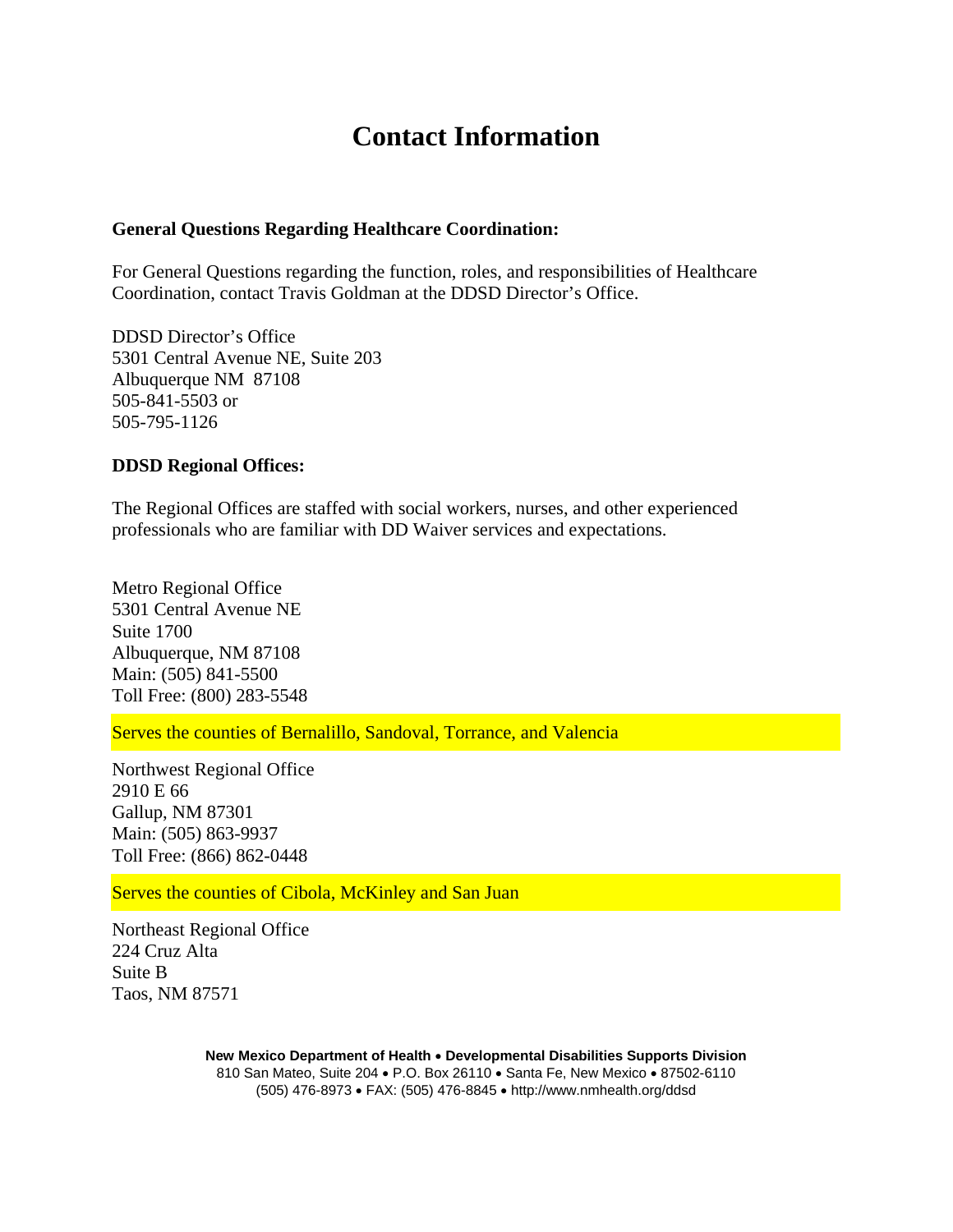Main: (575) 758-5934 Toll Free: (866) 315-7123

Serves the counties of Colfax, Harding, Los Alamos, Mora, Rio Arriba, San Miguel, Santa Fe, Taos and Union

Southwest Regional Office 1170 N. Solano Drive Suite G Las Cruces, NM 88001 Main: (575) 528-5180 Toll Free: (866) 742-5226

Serves the counties of Catron, Dona Ana, Grant, Hidalgo, Luna, Otero, Sierra and Socorro

Southeast Regional Office 726 South Sunset Suite B Roswell, NM 88023 Main: (575) 624-6100 Toll Free: (866) 895-9138

Serves the counties of Chaves, Curry, De Baca, Eddy, Guadalupe, Lea, Lincoln, Quay and Roosevelt

#### **Clinical Services Bureau:**

The Clinical Services Bureau is a resource for Regional Offices and Interdisciplinary Teams who are having difficulty with an individual's medical care. The Clinical Services Bureau can be contacted by contacting the Metro Regional Office at the telephone number above or by calling (505)841-2907 or (505) 841-2913.

#### **Continuum of Care Project and Regional Medical Champions:**

The Continuum of Care Project offers support to individuals, guardians, and Interdisciplinary Teams for a variety of healthcare topics. These services are offered through consultation, specialized clinics, and Regional Medical Champions. Continuum of Care may be contacted at (505) 925-2350.

#### **Individual Assistance and Advocacy Unit:**

The Individual Assistance and Advocacy Unit is a resource for individuals, Interdisciplinary Teams, and other professionals who have concerns regarding an individual's advocacy, necessity

> **New Mexico Department of Health** • **Developmental Disabilities Supports Division** 810 San Mateo, Suite 204 • P.O. Box 26110 • Santa Fe, New Mexico • 87502-6110 (505) 476-8973 • FAX: (505) 476-8845 • http://www.nmhealth.org/ddsd